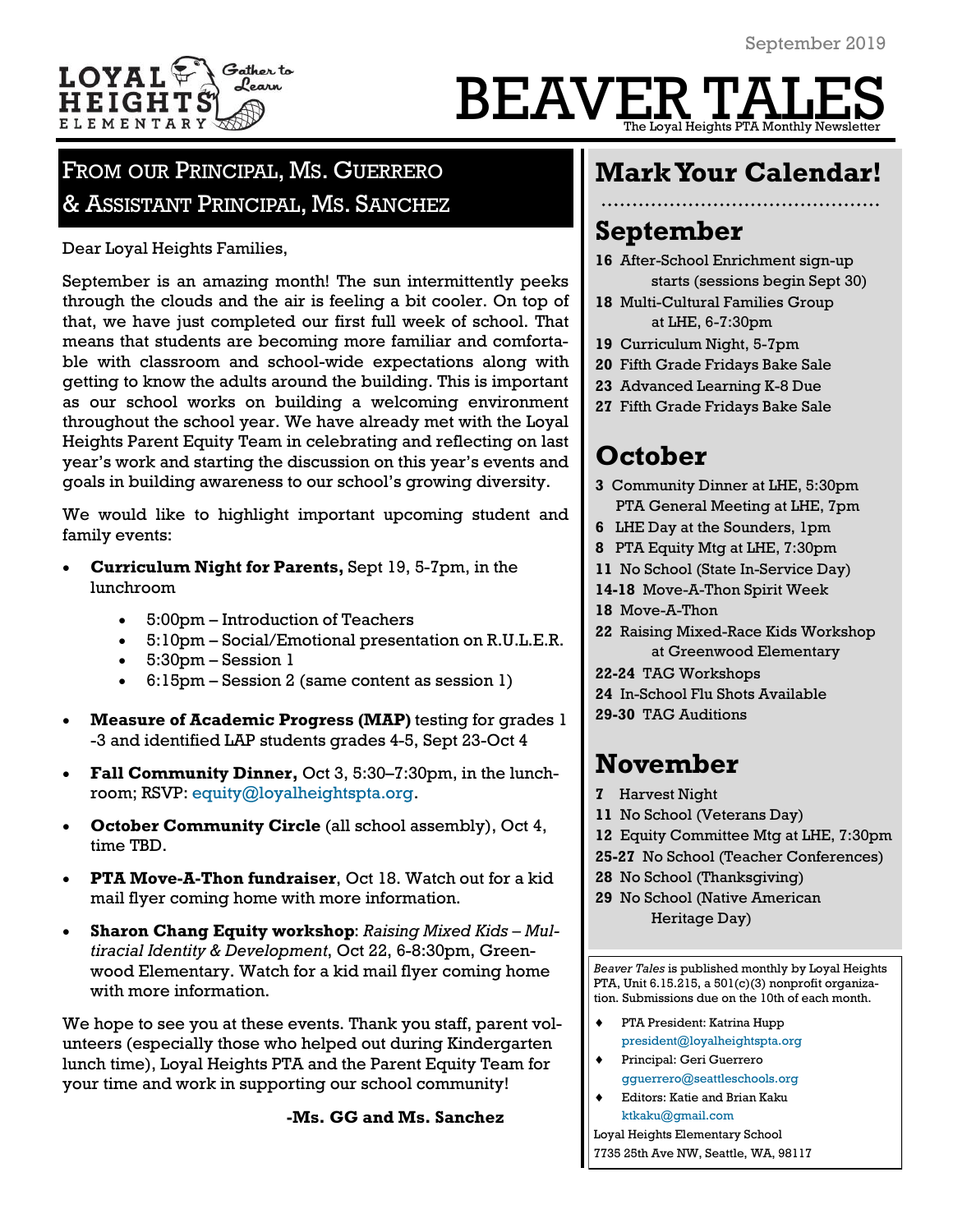### BEAVER TALES **2**

### FROM OUR PTA PRESIDENT, KATRINA HUPP

Welcome back LHE staff, students, and families! I am honored to serve as your PTA president this centennial year (happy birthday to us) and thrilled to announce my soon -to-be official partner, Stephanie Gardner! Stephanie served as one of our treasurers for the past two years and will be sworn in as our co-president at our first general PTA meeting on Oct 3. We have an amazing, dedicated (mostly new) board this year, ready to take on a new school year.

As I stepped onto the playground the first day of school, I felt awkwardly different. This was the first time since moving to Loyal Heights that I did not have my older daughter Stella with me–as she is now in middle school. I simply cannot believe how fast her time at LHE went! As I reflect on those six short years I'm amazed by all that's happened and changed. I've seen staff members move away, give birth, retire and unfortunately even pass away. Together, we've worked through an intense teacher strike, crosstown bus routes, adding a class and teacher mid-year, three different principals and three different buildings. But through all of this change, the heart and soul of our school remains the same.

*The heart:* Our teachers (the heart of everything at LHE) are talented and dedicated to serving each of our students every single day. And our support staff is akin to having an actual family at school.

*The soul:* YOU—the families! We are a strong, tight-knit and passionate community.

What I love most about LHE is that we have each other and we simply cannot have one (heart) without the other (soul). Each of us plays a role in how our children evolve in their time at LHE. Let us embrace change and welcome a new season. LHE veterans, I encourage you to introduce yourself to a new face on the playground. Newcomers, please don't be shy as you learn the ropes. We are here to help!

Don't be hesitant. Become a PTA member or renew your membership ([loyalheightspta.org/join\).](http://loyalheightspta.org/join) Your involvement and your voice is what the Loyal Heights legacy is all about—for 100 years and counting!

**-Katrina** (mom of 3rd grade Ava + 6th grade Stella)

### **STUDENT WRITING SHOWCASE**

Each month *Beaver Tales* showcases creative writing from Loyal Heights students. This month is from Ms. Wheeler's class writing about "*Things I Like."*



**Althea, 1st Grade** Ms. Wheeler's Class

I love my mom. She is so speshl!

> **Lars, 1st Grade** Ms. Wheeler's Class

I like burgers. Dicks is my favorite. I also like milkshakes.



*The Art Department will be selecting artwork to be included in future online versions of Beaver Tails. If you do not consent to your student's artwork being photographed (with the student's first name and classroom) then please email Crystal Cissell-Anderson [cccisselland@seattleschools.org](mailto:cccisselland@seattleschools.org). We will often be photographing the entire class's artwork to be included and names will not be very visible.*



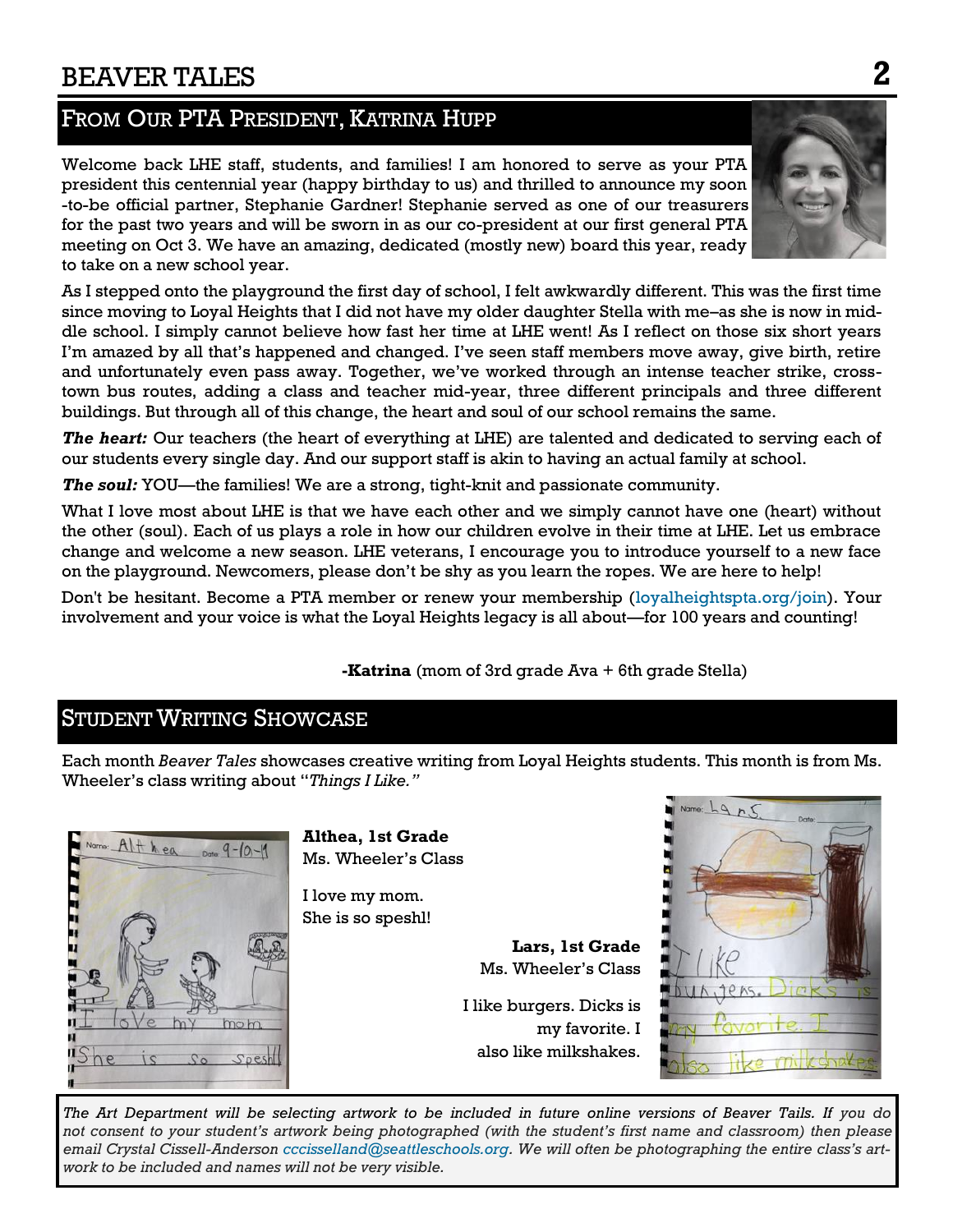### WELCOME TO LOYAL HEIGHTS! MEET OUR NEW STAFF



### **Kelsey Wilkie Kindergarten Teacher**

I just moved to Seattle two months ago from Michigan! I have been a kindergarten teacher for three years now and each year has been an absolute joy!

When I am not teaching I love spending time with my niece and nephew, playing tennis, or picnicking at Gas Works Park. I am so excited to be a part of the Ballard community as well as the Loyal Heights community!

*Why did you become a teacher?* I became a teacher because I love helping kids become curious about the world around them as well as wonder why things are the way they are! Encouraging kids to be who they are and love those around them is one of the most important things we can do and ever since my first education course in college, I knew teaching was where I was meant to be.

*What was your favorite book in elementary school?* My favorite books were the Junie B. Jones chapter books! I would often hide in my closet and read until my mom caught me and made me go to bed!

*What is your favorite karaoke song to sing?* Definitely *Total Eclipse of the Heart.* Hands down the best.

*What is your favorite food to eat at Thanksgiving?* My absolute favorite food to eat at Thanksgiving is pumpkin pie! I love all things fall, spice, and pumpkin flavored! My happy place is when I am drinking hot apple cider, eating a pumpkin muffin, and wearing a cozy sweater.



#### **Dulce Gonzales English Language Learners Teacher**

I have been teaching for 12 years, taking one year off to stay with my daughter. I'm from Mexico and lived in Tucson, Arizona until we moved to Seattle in 2013. I have a husband, a three year-old daughter and two pit-

bull doggies named Lily and Mia. I love reading, watching my daughter attempt ballet and traveling to new places. Our family loves watching football and we cheer on the Philadelphia Eagles… Go Birds!

*Why did you become a teacher?* I wanted to help students become successful professionals, especially those kids who are not traditionally served.

*What house would you belong to at Hogwarts? Why?*  Although I would love to belong to Gryffindor, I think I would be in Hufflepuff. I think everyone deserves an opportunity to attend an elite school, regardless of privilege.

*What is the most interesting place you have lived?* Seattle! (I'm from Mexico and lived in Tucson.

*Who is the wisest person you know?* My mom.



**Cari Wheeler First Grade Teacher**

I loved many of my teachers growing up, but my first grade teacher (Mrs. Unckles) really stood out above the rest. She was inspiring, encouraging, and she really taught me to love learning. I remember being her special helper and one of my favorite memories is when she made Snow Ice Cream with us. (I'm not dreaming of another snowpocalypse, but I'd love to make Snow Ice Cream with my class if we get enough flurries this year.)

A few years ago, my husband and I went back to school together to earn our Master's Degrees in Teaching. I'm thrilled to be a part of the amazing Loyal Heights community, and he just got hired to be an elementary school P.E. teacher. I'm looking forward to a great year ahead!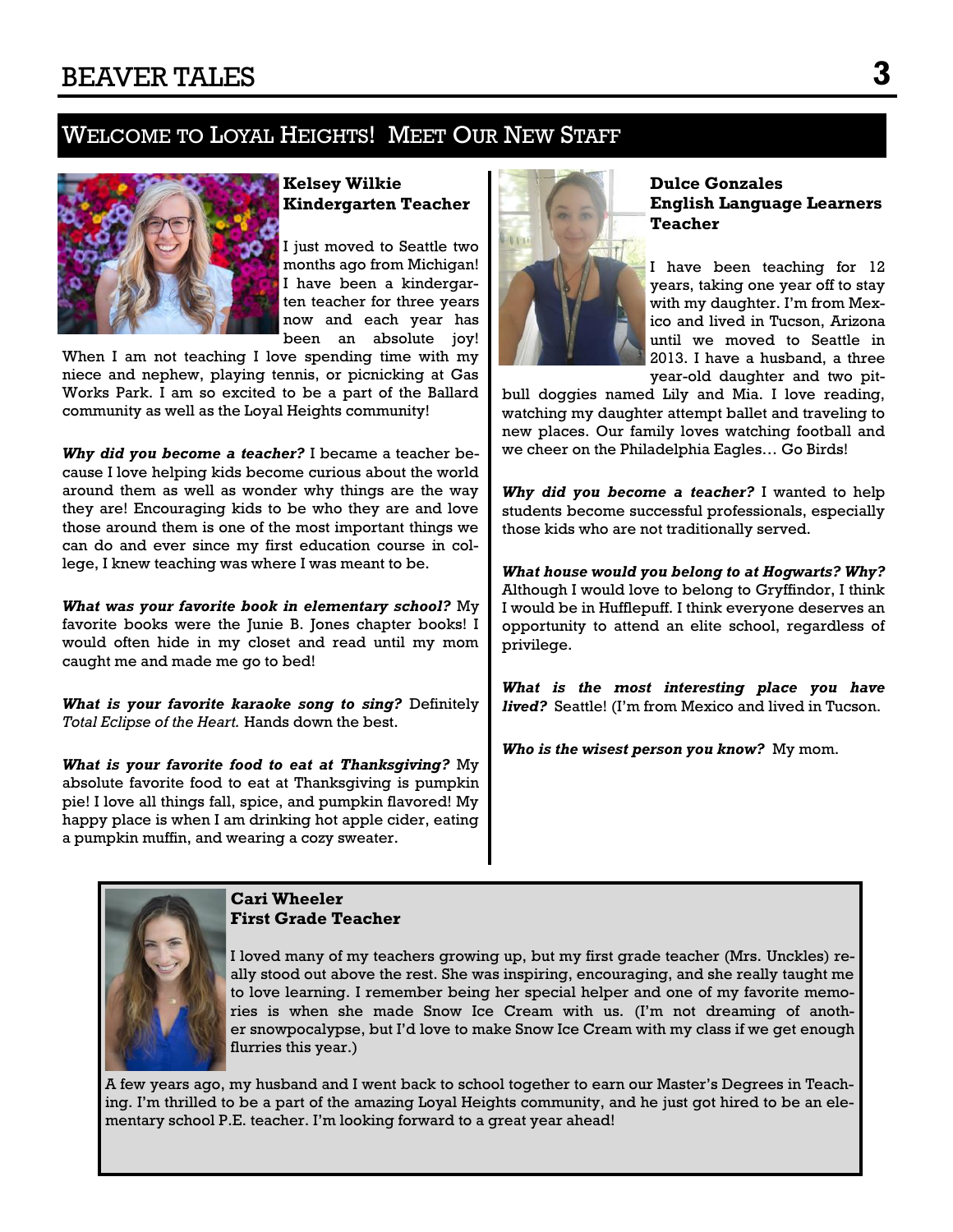### LHE PTA EQUITY TEAM

**The LHE PTA Equity Committee invites you to join us!** We are a group of parents that work with the school staff, the PTA and with the broader community so that LHE will be an inclusive school community.

**We want every family and child to feel welcome, engaged and heard at LHE.** We are working to better understand the impacts of bias, privilege, race, gender, religion, ethnicity, power, orientation and ability. We welcome YOU to join this effort!

Please direct any questions to [equity@loyalheightspta.org](mailto:equity@loyalheightspta.org) for more information.

#### **Our next meeting is October 8 from 7:30-9:00 in the school cafeteria.** Hope to see you there!

中国

Ш

 $\sqrt{2}$ 

П

#### **Notable Equity Efforts in 2018-2019**

- Supplied diverse books for all classroom libraries.
- Sponsored community workshops and movie nights focused on race, gender, and equity.
- Coordinated and supported the Safeway Traveling Suitcase Cultural Sharing Program.
- Promoted Seattle Public School's Black Lives Matter Week.
- Facilitated community philanthropy by supporting Books For All and Treehouse and packing Hunger Intervention Packs

, \_ \_ \_ \_ \_ \_ \_ \_ \_ \_ \_ \_ \_ \_ \_ \_ \_ \_

### *Just for the Kids!!*

 $\mathbb{L}$ 

 $\mathbb{I}$ 

 $\Box$ 

- *Q: What has four wheel and flies? A: A garbage truck*
- *Q: What is the smartest kind of bee?* I *A: A spelling bee*I



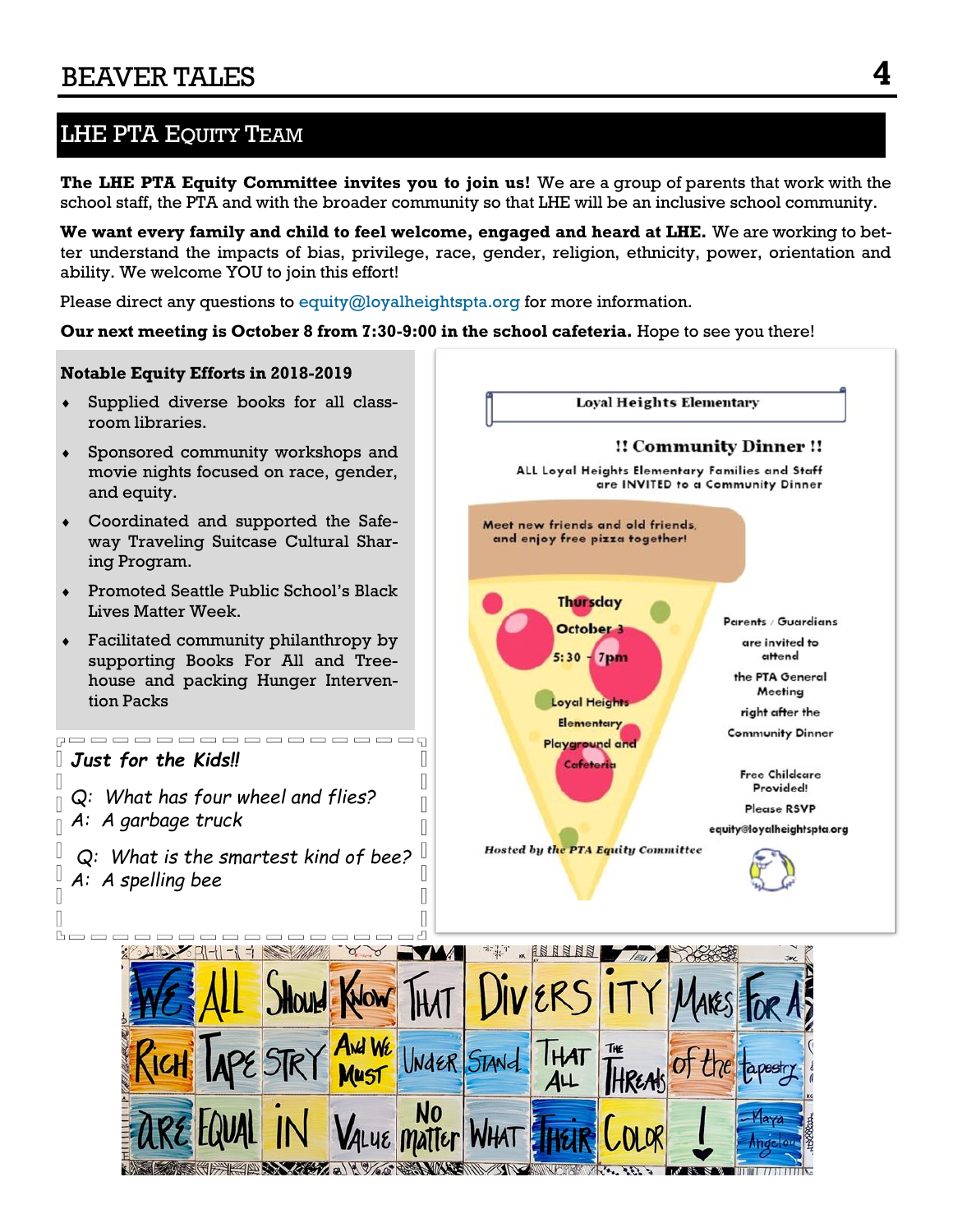### FROM OUR SCHOOL COUNSELOR, MS. RIDER

#### **Become a Roots of Empathy Instructor!**

Are you looking for a fun and meaningful way to get involved at Loyal Heights this year? We are looking for community members who are interested in becoming a Roots of Empathy instructor! Roots of Empathy is an evidence-based classroom program that teaches social/ emotional competence and helps increase empathy for students. The program is centered around regular visits from a baby and their parent and will be taking place in each of our five kindergarten classrooms.

The training required to become an instructor is October 16, 17, and 18, from 9am-5pm each day. After the training, there is a commitment to teach a lesson once a week for the duration of the school year. If you are interested or have additional questions, please contact Brittney Rider at [bmrider@seattleschools.org.](mailto:bmrider@seattleschools.org)

[https://us.rootsofempathy.org/want-to-be-a-roots-of](https://us.rootsofempathy.org/want-to-be-a-roots-of-empathy-instructor/)[empathy-instructor/](https://us.rootsofempathy.org/want-to-be-a-roots-of-empathy-instructor/)

#### **We Need Roots of Empathy Families!**

Do you have a newborn or know someone who does? Our Roots of Empathy program is looking for families to volunteer with their baby in one of our kindergarten classrooms. The program includes regular classroom visits from a parent with a baby to teach these skills. The baby should be two-four months old at the beginning of the program (end of Oct through mid-Nov). The parent(s) commit to visiting the classroom with their baby once every three weeks during the program year. This is a rewarding experience and so fun to see students learn from the baby throughout the year. If you are interested or have additional questions, please contact Brittney Rider at [bmrider@seattleschools.org.](mailto:bmrider@seattleschools.org)

[https://us.rootsofempathy.org/want-to-be-a-roots-of](https://us.rootsofempathy.org/want-to-be-a-roots-of-empathy-family/)[empathy-family/](https://us.rootsofempathy.org/want-to-be-a-roots-of-empathy-family/)

### HEALTH AND WELLNESS

#### **Flu Shots Available**

#### **Thursday, October 24, 12:30-2:30pm**

Seattle Visiting Nurse Association nurses will be here to administer to students, staff and family. Insurance information will be needed for billing (forms will be sent home soon).

### **SAVE THE DATE! OCT 18**

**Move-A-Thon, the 24th Annual Running of the Beavers, is Friday, October 18!** 

*New Name, Same Fun!!*

For those families new to LHE, Move-A-Thon is a day devoted to fun and fitness and is a critical fundraising event for Loyal Heights PTA. All students, staff, families, and friends are invited to run, skip, dance, walk, and



MOVE around the playground… RAIN or SHINE!

Kids solicit pledges for moving and then spend 35 minutes during the school day running, skipping, dancing, walking or moving as many laps as they can around the playground. Families can join for the after school portion of Move-A-Thon, where more laps will be completed.

**We have a goal of raising \$45,000 this year**. The money raised goes to LH PTA which funds our tutoring program, technology, supplemental office staff, class resources, books, arts and many other things that make our school special. 10% of the proceeds will go to develop a student-based community service project for the LHE ASB!

**Join the Team!** There are many ways to volunteer with the Move-A-Thon before, during and after the event.

**Email Andrea Morrison** if you're interested in getting involved ([andrea.g.morrison@gmail.com\)](mailto:andrea.g.morrison@gmail.com).

### EARTH CORNER: MARKER RECYCLING

**Did you know that Loyal Heights recycles markers through Crayola's ColorCycle program**?



Old markers are converted into energy, asphalt, and roofing shingles. We collect old markers at the front office and in the teachers lounge.

Last year the Loyal Heights community recycled 435 markers. Bring in your old markers

and keep more markers out of the landfill!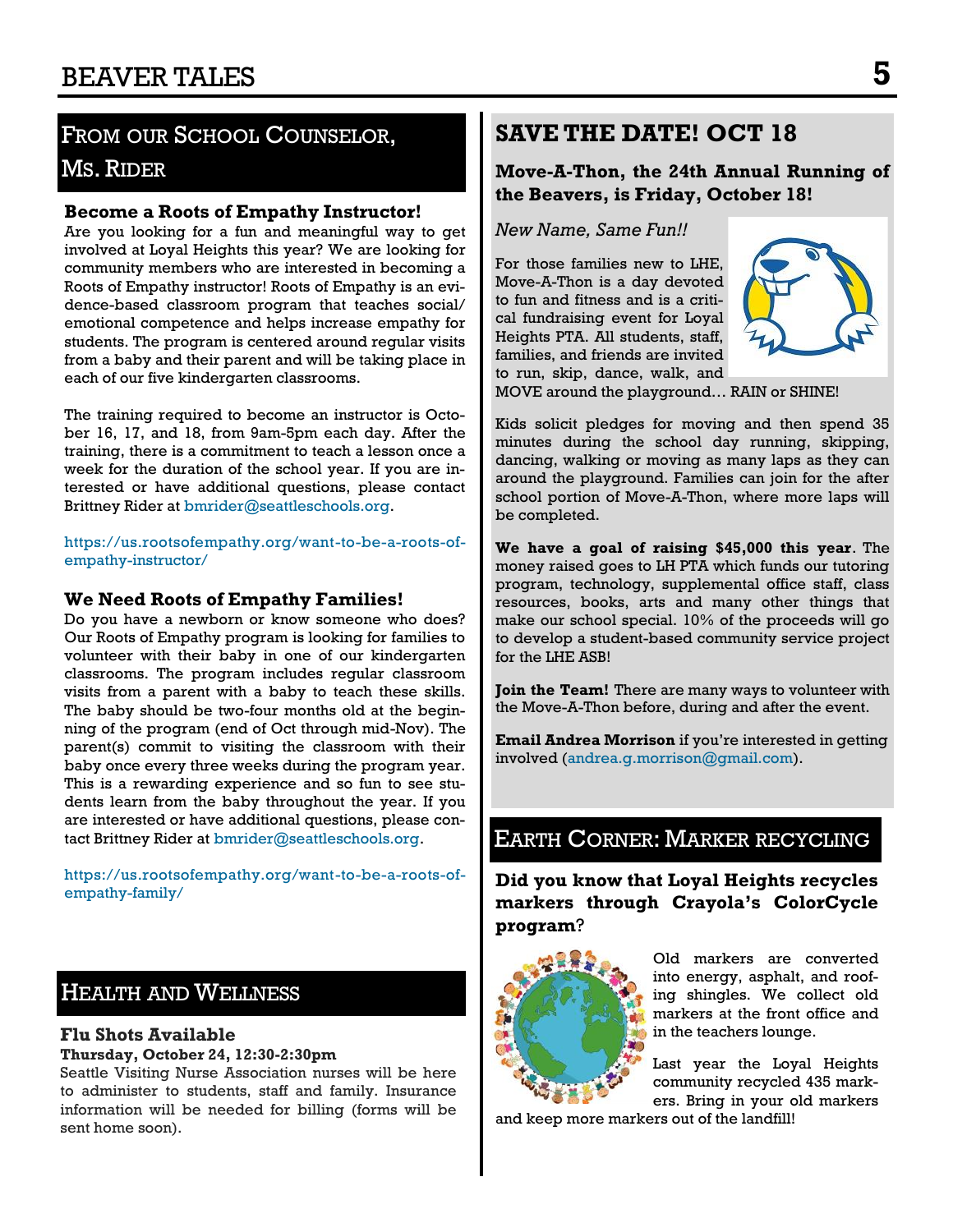### SCHOOL DROP OFF AND PICKUP WHERE TO FIND SCHOOL NEWS

#### **Teachers will pick-up and drop-off all students on the PLAYGROUND before and after school**

**Before 7:35am:** Students may enter the playground gates located on the corners of NW 77th St/26th Ave NW and NW 77th St/25th Ave NW.

**7:35-7:55am:** Playground is supervised by School Staff.

**Commons (cafeteria):** open for breakfast (7:35am) and for after-school clubs in the afternoons.

#### **Playground gates are OPEN:** 7:00am-Dusk



#### **VEHICLE REMINDERS**

#### **25th Ave NW: Buses Only**

25th Avenue NW is closed to traffic from 7:25-8:00am and 2:00-2:35pm (Wednesdays are 12:50pm-1:25pm) so that buses and after school activity vans can enter. School bus parking only on the school side of the street from 7:00am-5:00pm.

#### **NW 77th and NW 80th Streets: No Drop-Offs or Pick-Ups**

#### **26th Ave NW: Car Drop-Off Zone**

Doors are open from 7:35-7:55am for drop-off. No idling. No parking between 7:00-10:00am.

- √ **EMAILS: LHPTA** *Weekly Update* (contact Katherine Diers, [kdiers@comcast.net\)](mailto:kdiers@comcast.net); *School Messenger* from LHE and SPS staff (contact Kathy Katzen, [kkat](mailto:kkatzen@seattleschools.org)[zen@seattleschools.org\)](mailto:kkatzen@seattleschools.org).
- √ **MONTHLY LHPTA NEWSLETTER,** *Beaver Tales:*  via Kidmail and online at [www.loyalheightspta.org/](http://www.loyalheightspta.org/connect) connect. Email editor Katie Kaku [\(ktkaku@gmail.com\)](mailto:ktkaku@gmail.com) with news, announcements, photos, raves, story ideas.
- √ **LHPTA WEBSITE:** [www.loyalheightspta.org](http://www.loyalheightspta.org)
- √ **LHPTA FACEBOOK PAGE:** LIKE us and link via [www.loyalheightspta.org](http://www.loyalheightspta.org) homepage.

### MUSICAL NOTES FROM MS. CHUTICH

#### **LIKE TO SING? GET READY!**



Attention all singers grades 1-5: our choir is starting up in early October.

We will meet once a week on Tuesdays after school. Also, we'll perform at the Spring Concert and will do a little concert of our own. Look for the

flyer with sign-up information.

#### **OPEN HOUSE AT SEATTLE OPERA'S OPERA CENTER**

Join us at the Opera Center for a day of fun as they open their doors for a free inside look at Seattle Opera. Sat Sept 28 2-5pm, 363 Mercer St.

The open house will feature performances by Seattle Opera artists, Q+A session with the new General Director, Costume Shop tour, props show-and-tell, a look at wig making, and a rehearsal of Rossini's Cinderella. They will also have crafts and costume try-ons for youth, as well as a live podcast from Classical King FM.

[https://www.seattleopera.org/classes-camps-clubs/for](https://www.seattleopera.org/classes-camps-clubs/for-everyone/family-events/opera-center-open-house/?utm_source=wordfly&utm_medium=email&utm_campaign=20190829OpenHouseInvitation&utm_content=version_A) [-everyone/family-events/opera-center-open-house](https://www.seattleopera.org/classes-camps-clubs/for-everyone/family-events/opera-center-open-house/?utm_source=wordfly&utm_medium=email&utm_campaign=20190829OpenHouseInvitation&utm_content=version_A)

#### **CINDERELLA FAMILY DAY AT SEATTLE OPERA**

Sun, Oct 27 at 2pm is Cinderalla Family Day at McCaw Hall! For this performance, students age 18 and under pay only \$20 for almost any seat. It also features special student-oriented activities during intermission.

[https://www.seattleopera.org/classes-camps-clubs/for](https://www.seattleopera.org/classes-camps-clubs/for-everyone/family-events/family-day-cinderella/) [-everyone/family-events/family-day-cinderella/](https://www.seattleopera.org/classes-camps-clubs/for-everyone/family-events/family-day-cinderella/)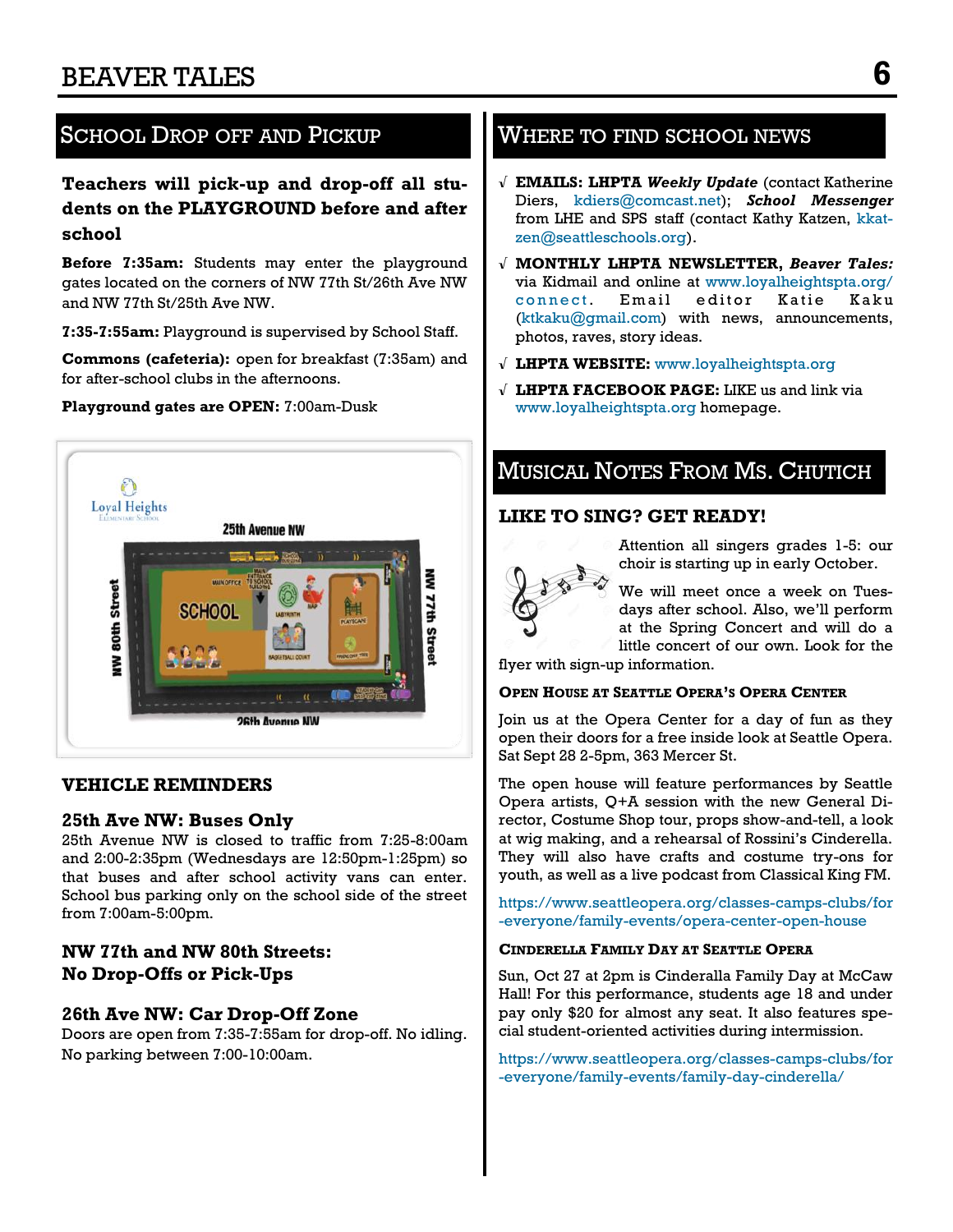### THEATER ARTS GROUP (TAG)

Be a part of the magic!

Visit us online for more details

TAG is excited to present **Alice in Wonderland Jr.** this year. All LHE students are invited to participate in the cast and all adults are invited to participate on the TAG Team. Details, including important dates and audition information, may be found at [lhetag.org.](http://lhetag.org)

\*Please note: In response to feedback from last year's TAG Family & TAG Team Surveys and to meet the demands of this production, the RAT (Rehearsal Assistant Team) program will be suspended this year.



"You're mad. Bonkers. Off your head... But I'll tell you a secret... All of the best people are."

# **Ihetag.org**

#### **Twinkle, Twinkle Little Bat**

*By Lewis Carroll*

Twinkle, Twinkle Little Bat

How I wonder what you're at!

Up above the world you fly,

Like a tea tray in the sky.

Twinkle, twinkle, little bat!

How I wonder what you're at!